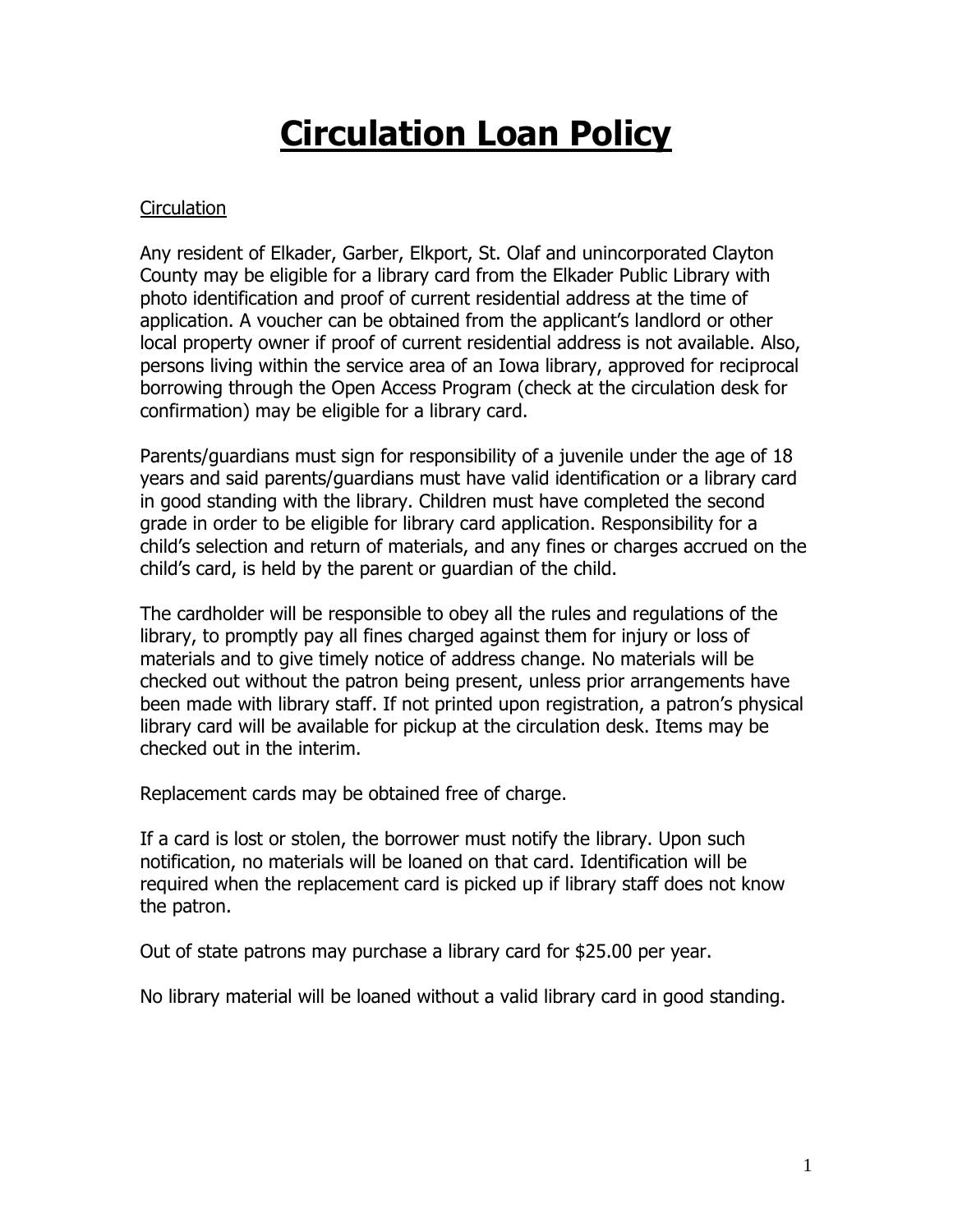#### Circulation Periods

A limit of ten materials may be checked out to a patron at one time. Certain exceptions apply, such as parents getting materials for multiple children, teachers checking out materials for classes, etc.

Books and other circulating materials may be checked out for a period of three weeks, with the exception of:

- 1. DVDs are checked out for seven days.
- 2. Equipment is checked out for seven days.
- 3. Selected Reference material may be checked out overnight. Copies will be made of reference material whenever possible.

Most library materials may be renewed either at the library, by telephone, or online with the exception of materials that have a waiting list. Items may be renewed twice unless the item is on reserve for another patron or is more than 2 months overdue.

Items are to be returned by closing time of the due date. Notification is placed on the outside book drop informing patrons that it is emptied at 9:30 a.m., and anything placed in the book drop after the library has been opened will not be checked in until the next day of operation. All materials, with the exception of equipment, may be placed in the book drop.

The size of our collections and demand for specific materials, for special class projects, seasonal items, etc., may require a limitation on number of items checked out by any one person. The loaning of these materials will be left to the discretion of the library staff.

## Materials on Reserve

Patrons may request that an item be held for them. The patron will be notified when the item is available. If the item is not claimed within seven library days after notification, it will be given to the next patron on the reserve list or returned to circulation.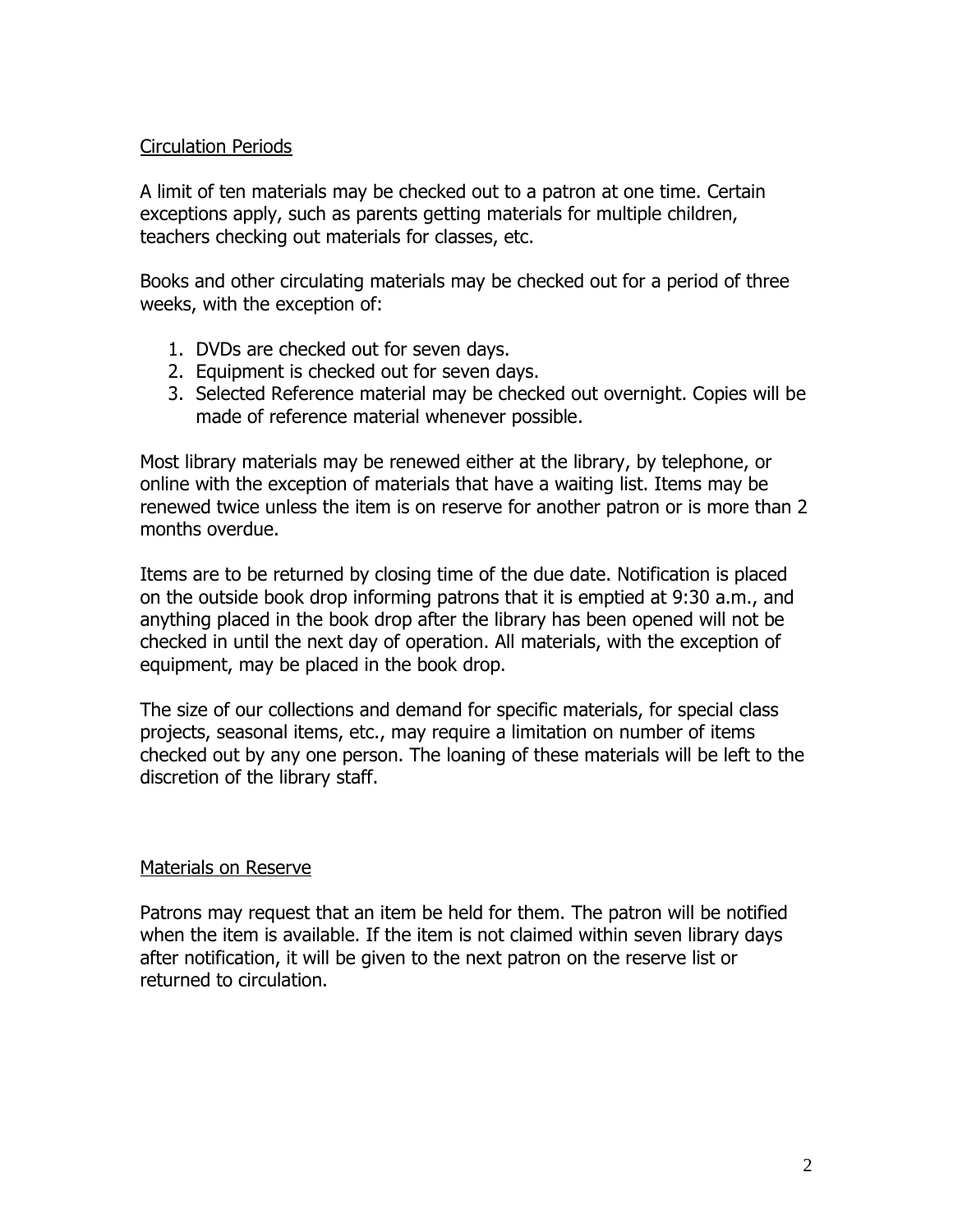#### Overdue Materials

Patrons with overdue items will be fined at the rate of \$0.10 per day per item, excluding Sundays and holidays in which the library is closed. Overdue DVDs or equipment will be fined at the rate of \$1.00 per day per item. Fines are not to exceed the cost of each item.

Persons with fines of \$10.00 or more, or materials overdue for 90 days or longer will not be permitted to check out library materials until fines are paid and payment has been received for lost/damaged items. Patrons may continue to use materials only in the library.

If materials are not returned within one week of the due date, patrons will receive a reminder. This will be followed by another reminder when items are two weeks overdue. When items are 30 days overdue, a letter will be sent outlining charges for the materials and legal implications for materials not returned. Another letter will be sent when items are 60 days overdue and legal action may be taken.

Library records for children under the age of 8 years old may be released to the parent/guardian by the lawful custodian of the library records; this includes overdues, lost or damaged materials, and fines/replacement costs.

#### Lost or Damaged Materials

The Elkader Public Library will pursue all legal avenues to retrieve library materials and property that are overdue, lost, stolen, or damaged. (Iowa Code chapter 702.22, 714.5 808.12)

Patrons returning materials that are damaged will be charged according to the amount of the damage and the possibility of repair to the material. Lost items are considered to be those that the patron concedes cannot be located or have been checked-out/overdue for more than 2 months. If the material is lost, the retail replacement cost of the item will be charged, plus a reprocessing fee of \$3.00 per item.